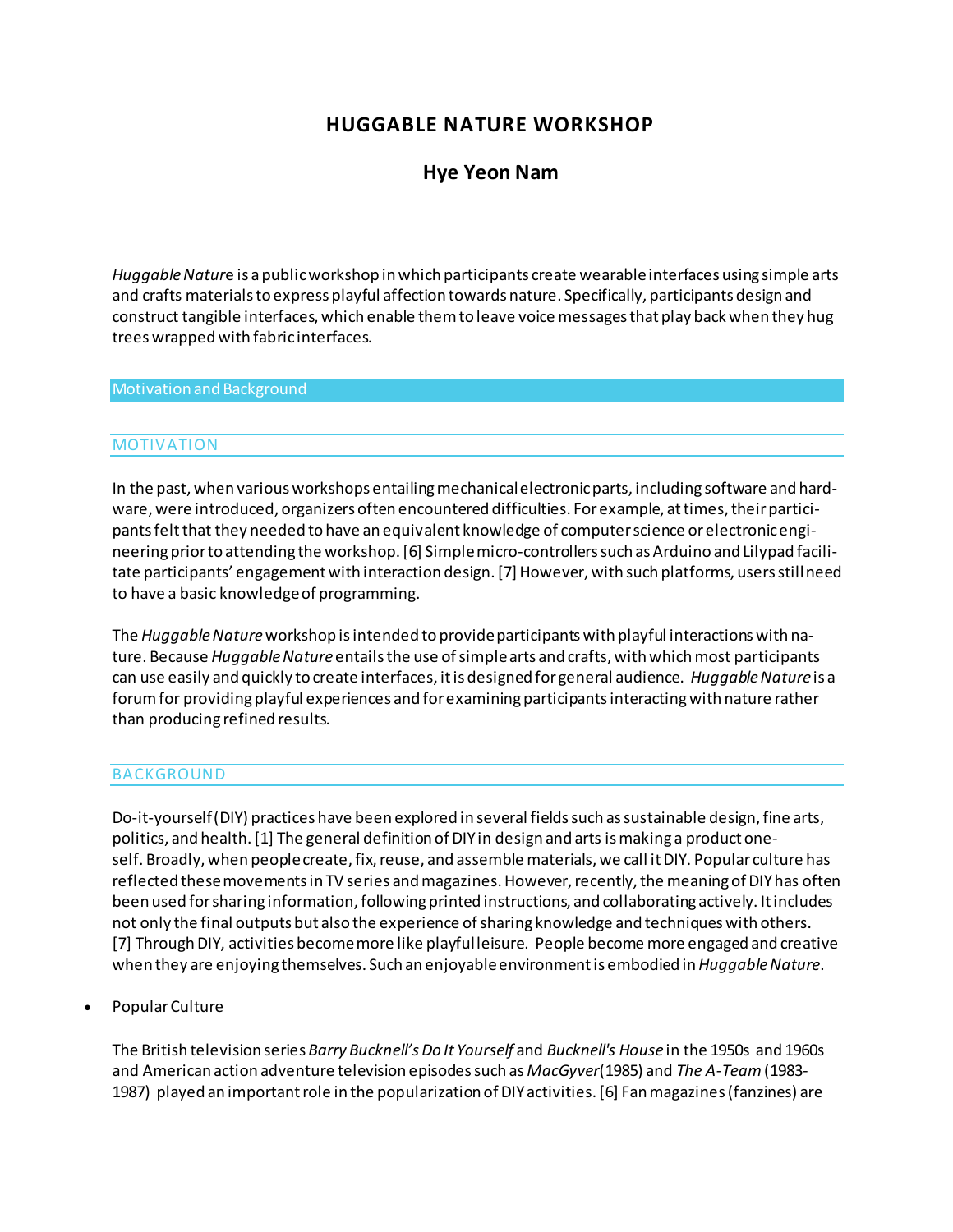also DIY activities, but ones that actively build underground communication channels related to music and sports. [10] A number of fanzines were generated during the first wave of the punk movement in the United Kingdom (1976-1979). Psychiatrist Frederic Wertham has described fanzines as "a special form of communication" in *The World of Fanzines*(1997), and the American writer and academic Stephen Duncombe has characterized fanzines as small publications in which producers create their own unique culture. [2] As independent, self-published publications, fanzines build identities of freedom and resistance in their contents and graphics influenced by the self-empowerment aspect of DIY activities.

Do-It-Yourself practices

Traditionally,*leisure*has meant the opposite of *labor*. Leisure is regulated by the individuals themselves, whereas labor is structured by other supervisors. British neo-Marxist scholar Edward P. Thompson describes how people's understanding of leisure time changed as a result of industrialization in the late eighteenth-century. He states that "In all these ways - by the division of labor; the supervision of labor; fines; bells and clocks; money incentives; preachings and schoolings; the suppression of fairs and sports new labor habits were formed, and a new time discipline established (p.394)." [9] American author Steve Gelber points to the value of DIY activities as hobbies or creative endeavors, noting that "the ideology of the workplace infiltrated the home in the form of productive leisure (p.2)." [4] In this context, he claims that labor could be viewed as leisure. Creative DIY activities bring all the qualities of leisure to labor. Participants in*Huggable Nature*do creative activities individually, share opinions with each other and design arts and crafts to express their affection towards nature. In these activities, they are self-motivated; they do not experience it as labor, but as leisure.

Playful Interaction

Interaction designer Bill Gaver states in his essay "Designing for Homo Ludens" that "play is not just mindless entertainment, but an essential way of engaging with and learning about our world and ourselves." [3] He emphasizes the importance and the power of engaging in and learning from play that accompanies intrigue and delight at all ages. For example, in one of the *Huggable Nature*workshops in an Istanbul high school, a senior high school student designed interactive lingerie for hugging trees, thoroughly enjoying the process of creative design. Sometimes she shouted or giggled with her friends while she created and interacted with her devices. In another*Huggable Nature*workshop in the Atlanta Mini Maker Fair, a five-year old boy participated. As he was too young to sew fabrics, he painted conductive inks onto pre-cut wearable devices.After he finished his paintings and left voice messages on the trees, he was excited that his voice messages played from the trees. He commented, "The tree is talking to me." He seemed to treat the trees as conscious beings. Because the *Huggable Nature*workshops are based on creative ideas and physical activities applicable with all ages or interests, participants are excited about expressing themselves, connecting with nature, and interacting with one another.

## Workshop Principles

The *Huggable Nature*workshop is designed to accommodate participants with different abilities and skill levels. The beginning of the workshop leaves time for the exchange of opinions among participants. Then, participants rapidly and easily create playful devices that interact with trees using arts and crafts within a limited time frame. The workshop follows two general principles:

Openness and collective ideas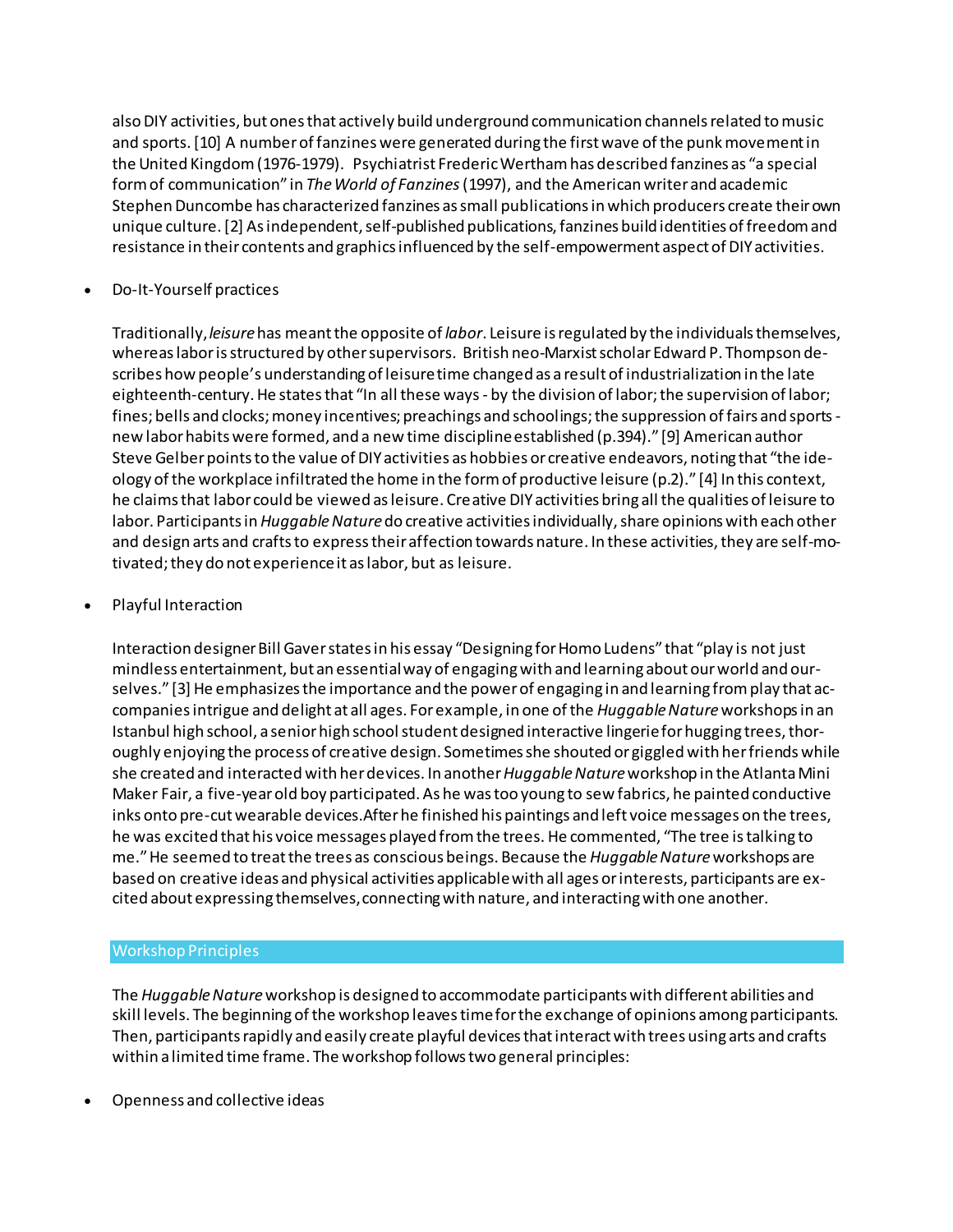People sometimes take nature for granted. In the *Huggable Nature*workshop, participants look for ways to appreciate nature. For example, participants often say that they have never communicated their affection and appreciation to trees before *Huggable Nature*. Also, when they discuss their experience with nature in the workshop, they exchange their ideas and improve their designs. With the success of open software such as *Processing* or *Openframeworks* and web participatory models such as Wikipedia or YouTube in Web 2.0, [8] we can see the evolution of "shareability" and the power of openness in other media. The concept of shareability is similar to Henry Jenkins' "collective intelligence" or the ability to pool knowledge and compare notes with others toward a common goal. [5] The *Huggable Nature*workshop reflects the concepts of shareability and collective intelligence through active discussion and collaboration, both of which create synergy. As the workshop progresses, unrefined ideas are articulated and implemented into concrete outcomes. Since the *Huggable Nature*workshop is held outside in a park or community garden, more people participate in discussing ideas and creating wearable devices to interact with nature.

Simple processes and immediate feedback

The *Huggable Nature*workshop focuses on enjoyable and creative designs that are interactive with nature. Simple crafts and DIY practices allow participants to concentrate on their prototypes and minimize the fear of and the need to learn extra technologies. When participants see immediate results, they maintain their interest. In the workshop, they use conductive threads, yarns, fabric or ink to create wearable devices. While touching and hugging trees with their own devices, they close electronic circuits. When the circuits close, participants immediately hear their own or previous participants' recorded voice.

## Workshop Structure

The *Huggable Nature*workshop has been developed over the past two years and presented in three different countries.*Huggable Nature* consists of four steps: set-up, discussion, design, and interaction.

## SET-UP

Before the workshop, organizers wrap fabric interfaces around trees. The wrapped felt fabric contains micro-controllers, sound recorders, and speakers. Some interfaces are decorated with words such as "I Love you" or "Hug Me" or with figures of smiling or whispering human faces (Fig 1).

# **DISCUSSION**

In the beginning of the workshop, participants talk about their interactions with nature in their daily life and discuss how they make their surrounding environment happier.

## **DESIGN**

Participants create devices crafted from art materials that they can wear to touch or hug the fabric on the trees while expressing their affection. Some make bracelets or gloves, and others create t-shirts or masks.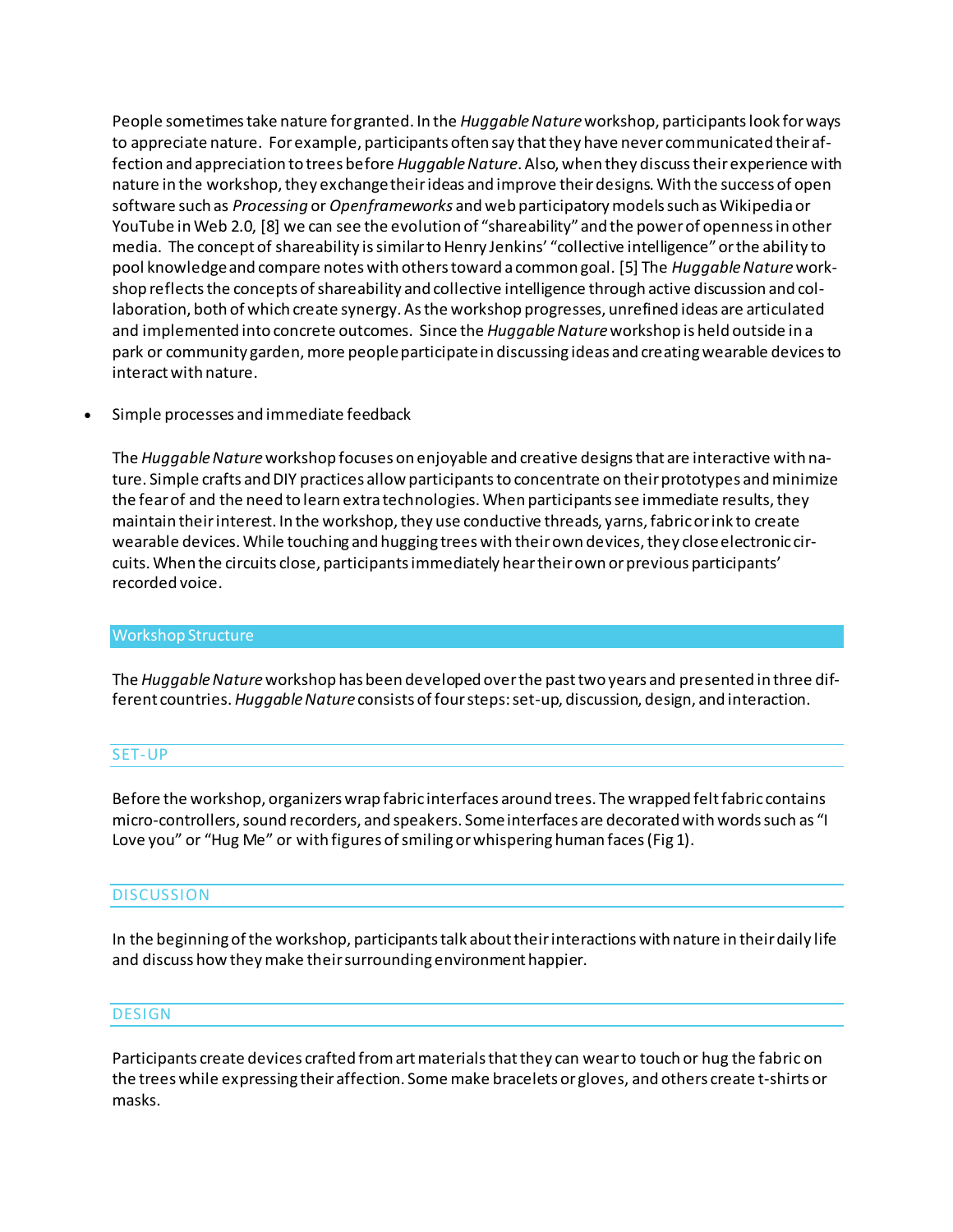## INTERACTION

The participants leave voice messages on a recorder attached to the fabric. Then they put on their own designs to touch or hug trees to listen to their own or other participants' messages.

#### Workshop Results

The *Huggable Nature*workshop has been held in four places: Washington Square Park in New York City on October 9, 2010, as part of the Conflux Festival, the Sao Paulo Cultural Center in Brazil on July 19 and 20, 2011 as part of FILE (Electronic Language International) festival, at the Georgia Institute of Technology in Atlanta on September 10, 2011, as part of the Atlanta Mini Maker Fair, and at an Istanbul high school in Turkey on September 12, 2011 as part of the ISEA (International Symposium on Electronic Art) conference. The first and the third workshops lasted about three to five hours and were attended by about 30 people, including families and local community members, all of whom spontaneously participated in the workshop. The second and the fourth workshop were spread over five hours in one or two days and were attended by around 10 people. All the participants were pre-registered. The following section contains a selection of workshop results:

## INTERACTIVE BRA

In the Istanbul workshop, a senior high school student designed an interactive bra for hugging trees. It had two fabric pieces connected with two strings. One was tied in the middle of the back and the other tied behind the neck like a swimsuit. She designed heart shaped conductive fabric and attached it to the printed fabric. After she finished her interactive bra, she recorded her voice messages to the trees. Then she put on her conductive bra. When she hugged the tree, the conductive fabric closed the circuit in the interfaces wrapped in the trees to play her voice messages.

# INTERACTIVE GLOVES AND MITTENS

Participants created various gloves and mittens in the workshop since most participants touch the trees with their hands. Some made mittens to avoid sewing a space for each fingers, while some fashion major participants decorated their gloves with letters from "LOVE" or added complicated designs or fasteners (Fig 2).

# INTERACTIVE BRACELETS

When participants made interactive bracelets, they needed only rectangle shaped fabric and Velcro tape. Since this is the easiest way to contact trees, young children who are too young to sew fabric as well as adults who do not want to sew paint conductive inks on the pre-cut bracelets (Fig 3).

After they made their designs, they recorded messages, including "Hello trees, I love you and I love hugs," or "You are the earth and so am I." Then, they put on their own designs. When they hugged or touched the trees with their designs, they heard their recorded voice. Some of them became excited